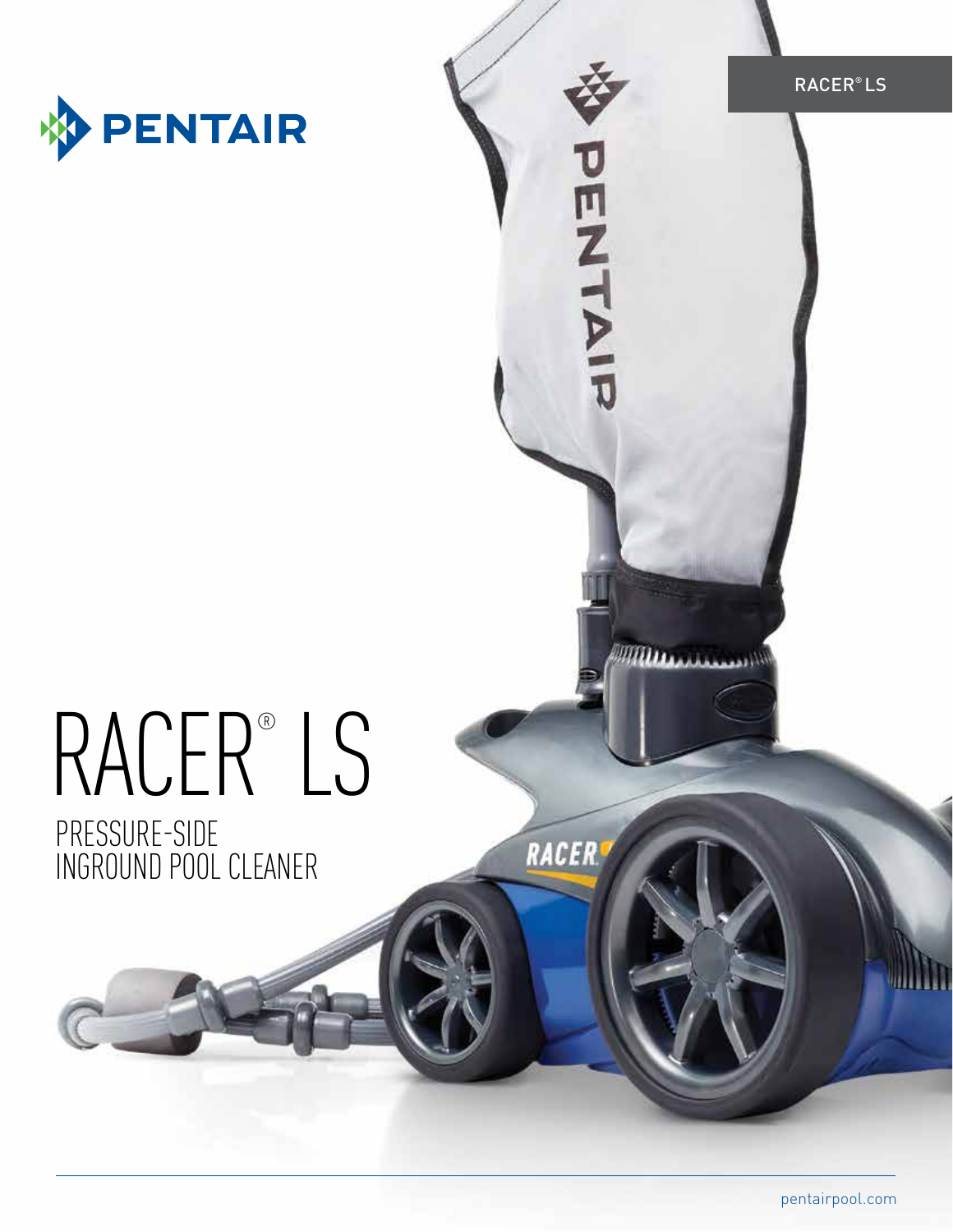## **Cleans better by design.**

#### QUAD-JET VACUUM TECHNOLOGY DELIVERS 25% MORE CLEANING POWER THAN OTHER PRESSURE-SIDE INGROUND CLEANERS.

The new Racer® LS Pressure-Side Inground Pool Cleaner is built for superior vacuum performance that provides maximum debris removal. You get more cleaning power for a brighter, cleaner pool—and that's better by design.

> POWERFUL CLEANING Four jets create maximum vacuum power

WIDE OPEN 40% larger intake inhales dirt and debris of all sizes and shapes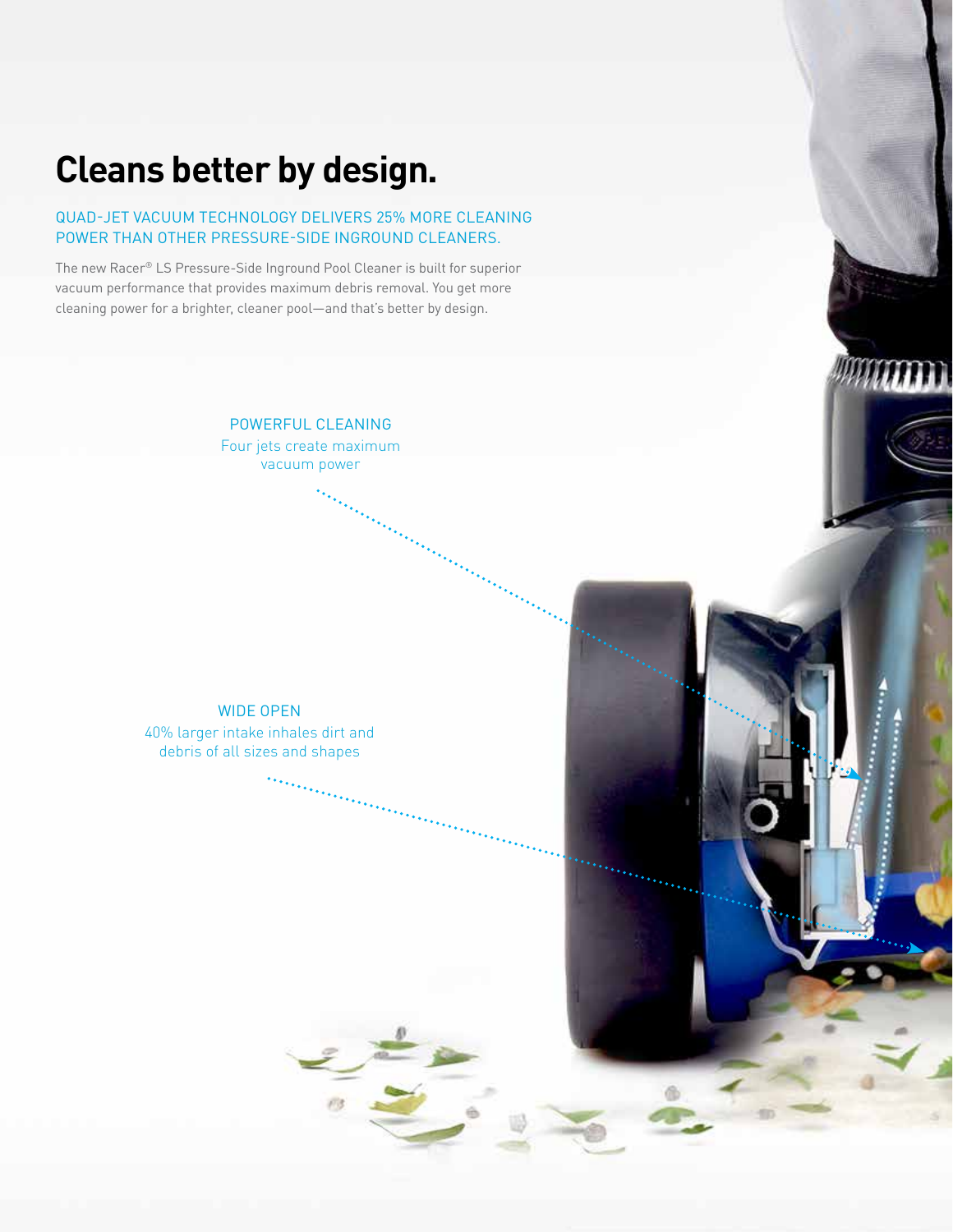